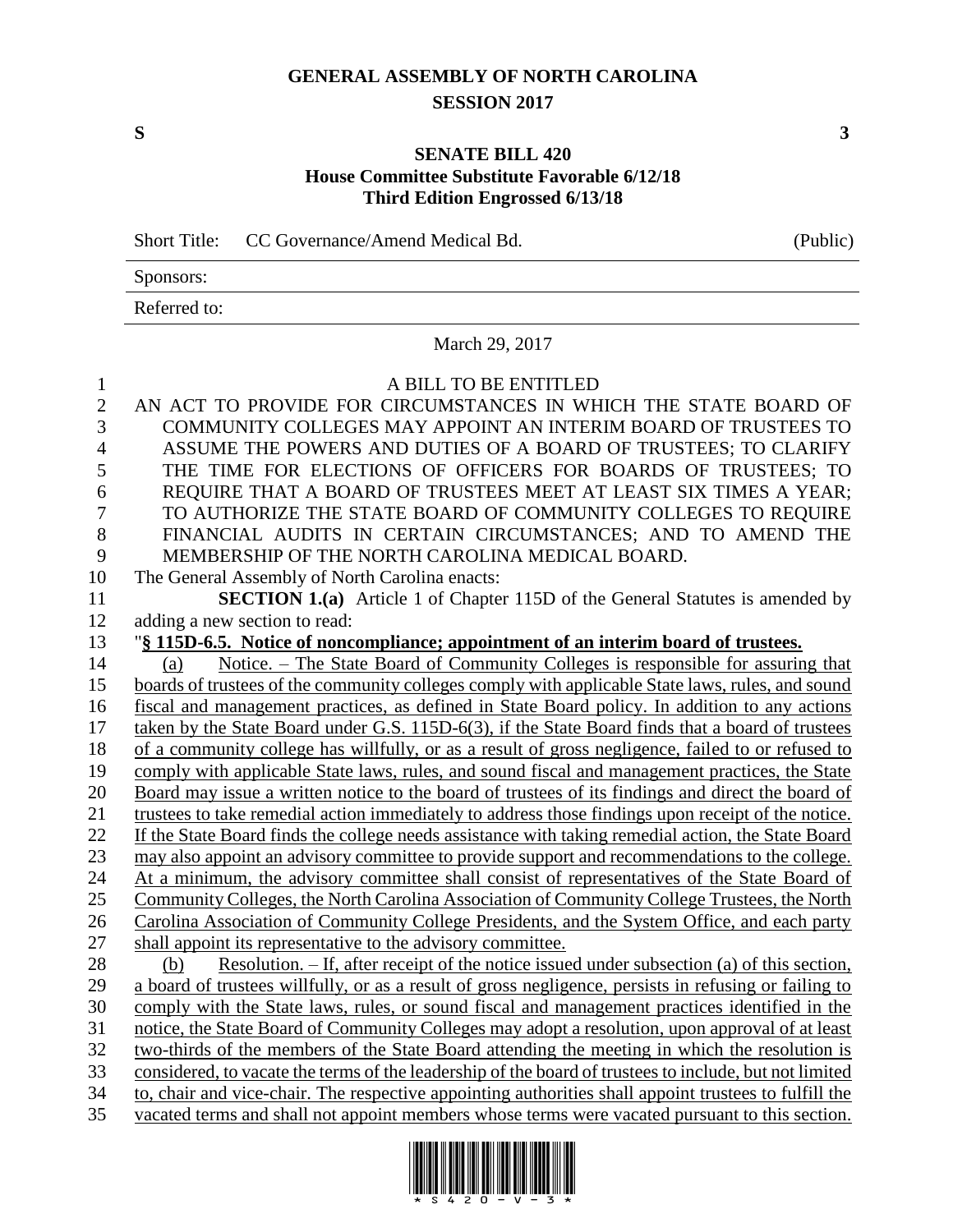## **General Assembly Of North Carolina Session 2017**

| 1              | If, after the removal of the leadership of the board of trustees, a board of trustees willfully, or as                            |  |  |
|----------------|-----------------------------------------------------------------------------------------------------------------------------------|--|--|
| $\overline{c}$ | a result of gross negligence, persists in refusing or failing to comply with the State laws, rules,                               |  |  |
| 3              | or sound fiscal and management practices identified in the notice, the State Board of Community                                   |  |  |
| $\overline{4}$ | Colleges may adopt a resolution, upon approval of at least two-thirds of the members of the State                                 |  |  |
| 5              | Board attending the meeting in which the resolution is considered to vacate the terms of the full                                 |  |  |
| 6              | board of trustees. Prior to adopting either resolution, the State Board shall consult with the                                    |  |  |
| $\tau$         | appointing authorities of the board of trustees and representatives of the North Carolina                                         |  |  |
| $8\,$          | Association of Community College Trustees and the North Carolina Association of Community                                         |  |  |
| 9              | College Presidents regarding the proposed resolution. The State Board shall only exercise this                                    |  |  |
| 10             | authority as an extraordinary remedy utilized in the most extreme circumstances and after all of                                  |  |  |
| 11             | the following remediation actions have been taken without correction of the identified problems:                                  |  |  |
| 12             | The State Board has clearly delineated the failures to comply with applicable<br>(1)                                              |  |  |
| 13             | State laws, rules, or sound fiscal and management practices.                                                                      |  |  |
| 14             | The advisory committee appointed consistent with subsection (a) of this<br>(2)                                                    |  |  |
| 15             | section has met with the President of the college and the local board of trustees                                                 |  |  |
| 16             | to discuss the problems in question and to assist the community college in                                                        |  |  |
| 17             | question to resolve them.                                                                                                         |  |  |
| 18             | (3)<br>The State Board has vacated the terms of the leadership of the board of                                                    |  |  |
| 19             | trustees, but the identified problems continue to persist.                                                                        |  |  |
| 20             | The State Board has issued a final warning providing the college with a<br>(4)                                                    |  |  |
| 21             | deadline to resolve the identified problems.                                                                                      |  |  |
| 22             | Interim Board Assumption of Powers and Duties. – The adoption of the resolution to<br>(c)                                         |  |  |
| 23             | remove the full board under this section shall have the effect of vacating the terms of all of the                                |  |  |
| 24             | members serving on the board of trustees. Notwithstanding G.S. 115D-12, the State Board of                                        |  |  |
| 25             | Community Colleges shall appoint an interim five-member board of trustees for a period not to                                     |  |  |
| 26             | exceed 12 months with input from the advisory committee listed in subsection (a) of this section.                                 |  |  |
| 27             | To preserve local autonomy, the appointing authorities of the local administrative area of the                                    |  |  |
| 28             | community college under G.S. 115D-12 shall make recommendations to the State Board on the                                         |  |  |
| 29             | appointment of the members to the interim board of trustees. All appointees to the interim board                                  |  |  |
| 30             | of trustees shall be residents of the administrative area of the insititution for which they are                                  |  |  |
| 31             | selected or of counties contiguous thereto with the exception of members provided for in                                          |  |  |
| 32             | subsection (a) of G.S. 115D-12, Group Four. At the end of the period of service of the interim                                    |  |  |
| 33             | board of trustees, a board of trustees for the community college shall be appointed in accordance                                 |  |  |
| 34             | with G.S. 115D-12. Initial terms of members of the new board of trustees shall be staggered to                                    |  |  |
| 35             | align with the remainder of the vacated terms of the members of the board of trustees.                                            |  |  |
| 36             | Notice to the General Assembly. – Within 60 days of the adoption of the resolution<br>(d)                                         |  |  |
| 37             | to remove the full board under this section, the State Board shall report to the General Assembly                                 |  |  |
| 38<br>39       | in accordance with G.S. 120-29.5 on the adoption of the resolution, the interim board of trustees                                 |  |  |
| 40             | appointed by the State Board, and any legislative recommendations necessary in regard to the                                      |  |  |
| 41             | future governance of the community college.<br>State Board Policy. – The State Board of Community Colleges shall adopt any<br>(e) |  |  |
| 42             | policies necessary to implement the provisions of this section."                                                                  |  |  |
| 43             | <b>SECTION 1.(b)</b> G.S. 115D-18 reads as rewritten:                                                                             |  |  |
| 44             | "§ 115D-18. Organization of boards; meetings.                                                                                     |  |  |
| 45             | At the first meeting after its selection, held on or after July 1, each board of trustees shall elect                             |  |  |
| 46             | from its membership a chairman, chair, who shall preside at all board meetings, and a                                             |  |  |
| 47             | vice chairman, vice-chair, who shall preside in the absence of the chairman.chair. The trustees                                   |  |  |
| 48             | shall also elect a secretary, who may be a trustee, to keep the minutes of all board meetings. All                                |  |  |
| 49             | three officers of the board shall be elected for a period of one year but shall be eligible for                                   |  |  |
| 50.            | reelection by the board                                                                                                           |  |  |

50 reelection by the board.